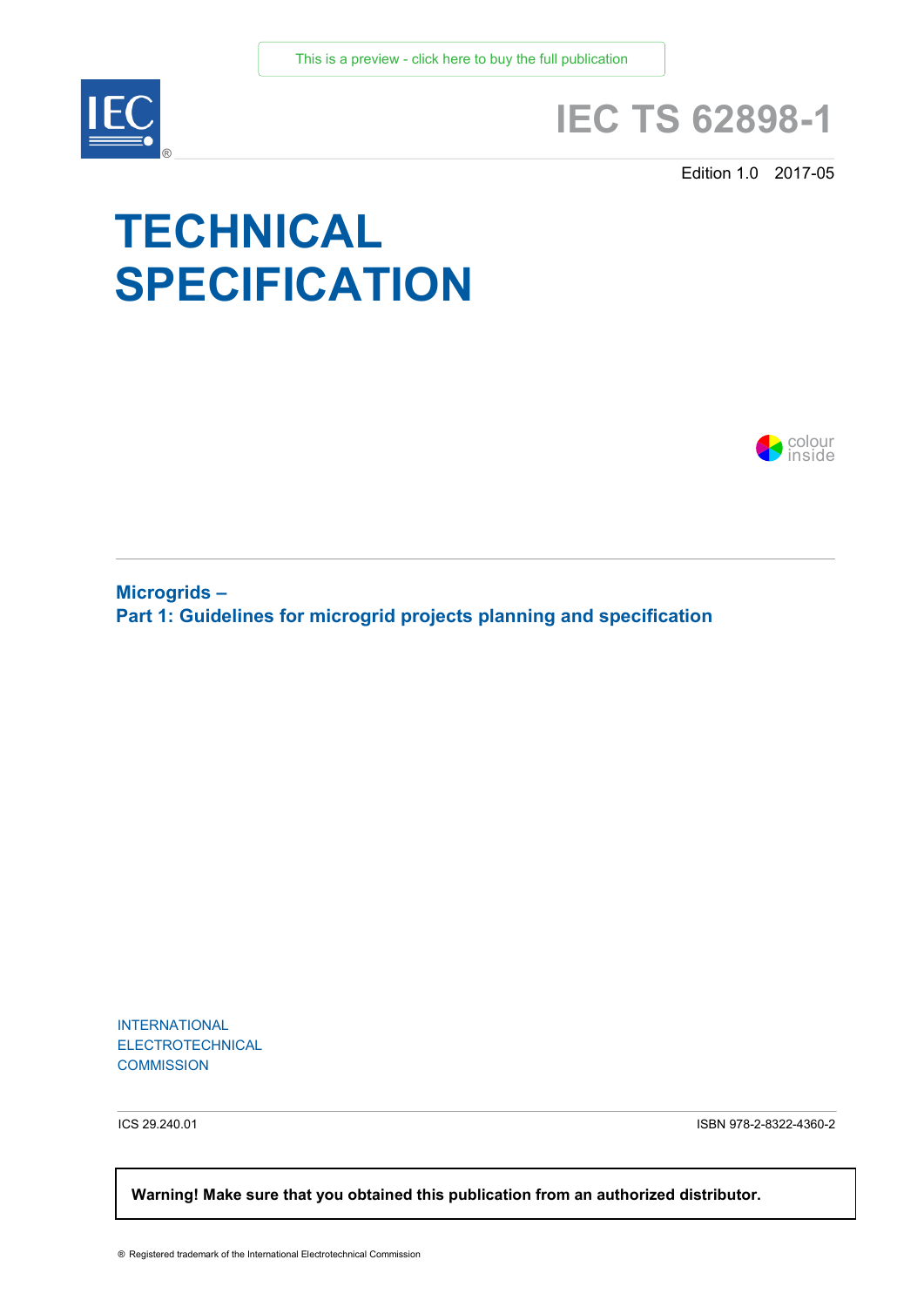$-2-$ 

IEC TS 62898-1:2017 © IEC 2017

### **CONTENTS**

| 1. |              |                                                                             |  |  |  |
|----|--------------|-----------------------------------------------------------------------------|--|--|--|
| 2  |              |                                                                             |  |  |  |
| 3  |              |                                                                             |  |  |  |
| 4  |              |                                                                             |  |  |  |
|    | 4.1          |                                                                             |  |  |  |
|    | 4.2          |                                                                             |  |  |  |
|    | 4.3          |                                                                             |  |  |  |
| 5  |              |                                                                             |  |  |  |
|    | 5.1          |                                                                             |  |  |  |
|    | 5.2          |                                                                             |  |  |  |
|    | 5.3          |                                                                             |  |  |  |
| 6  |              |                                                                             |  |  |  |
|    | 6.1          |                                                                             |  |  |  |
|    | 6.1.1        |                                                                             |  |  |  |
|    | 6.1.2        |                                                                             |  |  |  |
|    | 6.1.3        |                                                                             |  |  |  |
|    | 6.2<br>6.2.1 |                                                                             |  |  |  |
|    | 6.2.2        |                                                                             |  |  |  |
|    | 6.2.3        |                                                                             |  |  |  |
| 7  |              |                                                                             |  |  |  |
|    | 7.1          |                                                                             |  |  |  |
|    | 7.2          |                                                                             |  |  |  |
|    | 7.3          |                                                                             |  |  |  |
|    | 7.4          |                                                                             |  |  |  |
| 8  |              |                                                                             |  |  |  |
|    | 8.1          |                                                                             |  |  |  |
|    | 8.2          |                                                                             |  |  |  |
|    | 8.3          |                                                                             |  |  |  |
|    | 8.4          |                                                                             |  |  |  |
|    | 8.5          |                                                                             |  |  |  |
| 9  |              |                                                                             |  |  |  |
|    | 9.1          |                                                                             |  |  |  |
|    | 9.2          |                                                                             |  |  |  |
|    | 9.2.1        |                                                                             |  |  |  |
|    | 9.2.2        |                                                                             |  |  |  |
|    | 9.3          |                                                                             |  |  |  |
| 10 |              |                                                                             |  |  |  |
|    | 10.1         |                                                                             |  |  |  |
|    | 10.2         |                                                                             |  |  |  |
|    | 10.3         | Technical requirements for DER in isolated microgrids and island mode of    |  |  |  |
| 11 |              |                                                                             |  |  |  |
| 12 |              | Technical requirements for microgrid connection to distribution networks 24 |  |  |  |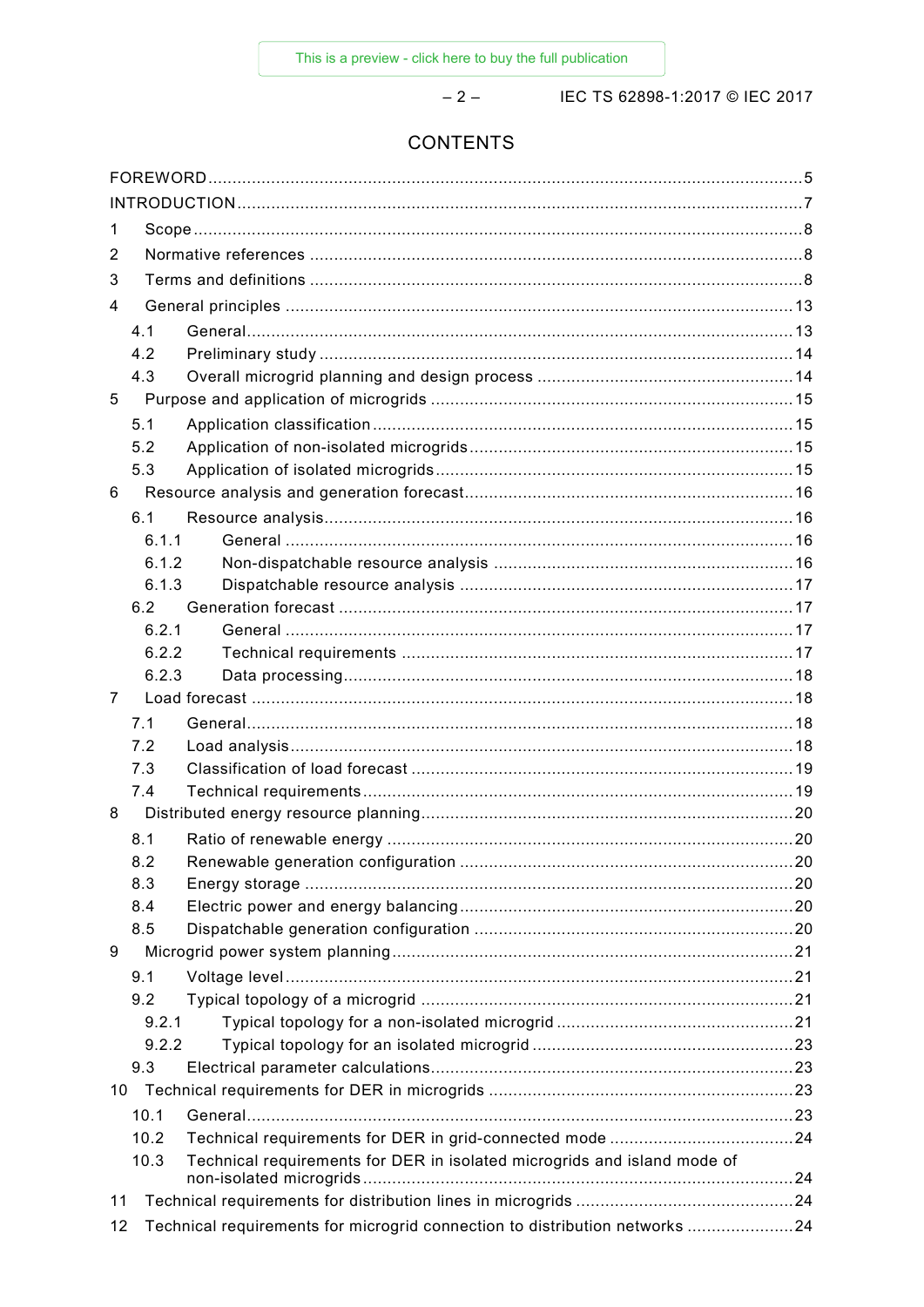IEC TS 62898-1:2017 © IEC 2017

#### $-3-$

|                                                                               | 12.1        |                                                                                     |  |  |  |  |
|-------------------------------------------------------------------------------|-------------|-------------------------------------------------------------------------------------|--|--|--|--|
|                                                                               | 12.2        |                                                                                     |  |  |  |  |
|                                                                               | 12.3        |                                                                                     |  |  |  |  |
|                                                                               | 12.3.1      |                                                                                     |  |  |  |  |
|                                                                               | 12.3.2      |                                                                                     |  |  |  |  |
|                                                                               | 12.4        |                                                                                     |  |  |  |  |
|                                                                               | 12.4.1      |                                                                                     |  |  |  |  |
|                                                                               | 12.4.2      |                                                                                     |  |  |  |  |
| 13                                                                            |             | Technical requirements for control, protection and communication systems26          |  |  |  |  |
|                                                                               | 13.1        |                                                                                     |  |  |  |  |
|                                                                               | 13.1.1      |                                                                                     |  |  |  |  |
|                                                                               | 13.1.2      |                                                                                     |  |  |  |  |
|                                                                               | 13.2        |                                                                                     |  |  |  |  |
|                                                                               | 13.2.1      |                                                                                     |  |  |  |  |
|                                                                               | 13.2.2      |                                                                                     |  |  |  |  |
|                                                                               | 13.2.3      |                                                                                     |  |  |  |  |
|                                                                               | 13.2.4      |                                                                                     |  |  |  |  |
|                                                                               | 13.3        |                                                                                     |  |  |  |  |
|                                                                               | 13.3.1      |                                                                                     |  |  |  |  |
|                                                                               |             |                                                                                     |  |  |  |  |
|                                                                               | 13.3.2      | Microgrid communication with connected distribution system 27                       |  |  |  |  |
|                                                                               | 13.4        |                                                                                     |  |  |  |  |
|                                                                               |             |                                                                                     |  |  |  |  |
|                                                                               | 14.1        |                                                                                     |  |  |  |  |
|                                                                               | 14.2        |                                                                                     |  |  |  |  |
|                                                                               | 14.3        |                                                                                     |  |  |  |  |
|                                                                               | 14.4        |                                                                                     |  |  |  |  |
|                                                                               | 14.5        |                                                                                     |  |  |  |  |
|                                                                               | 14.6        |                                                                                     |  |  |  |  |
|                                                                               |             | Annex A (informative) Business use case A Guarantee a continuity in load service by |  |  |  |  |
|                                                                               |             |                                                                                     |  |  |  |  |
|                                                                               | A.2         |                                                                                     |  |  |  |  |
|                                                                               | A.3         |                                                                                     |  |  |  |  |
|                                                                               |             | Annex B (informative) Business use case B Optimize local resources to provide       |  |  |  |  |
|                                                                               |             |                                                                                     |  |  |  |  |
|                                                                               | <b>B</b> .1 |                                                                                     |  |  |  |  |
|                                                                               | B.2         |                                                                                     |  |  |  |  |
|                                                                               | B.3         |                                                                                     |  |  |  |  |
|                                                                               |             | Annex C (informative) Business use case C Electrify remote areas using renewable    |  |  |  |  |
|                                                                               | C.1         |                                                                                     |  |  |  |  |
|                                                                               | C.2         |                                                                                     |  |  |  |  |
|                                                                               | C.3         |                                                                                     |  |  |  |  |
|                                                                               | C.4         |                                                                                     |  |  |  |  |
|                                                                               | C.5         |                                                                                     |  |  |  |  |
| Annex D (informative) Business use case D Optimize local resources to provide |             |                                                                                     |  |  |  |  |
|                                                                               | D.1         |                                                                                     |  |  |  |  |
|                                                                               | D.2         |                                                                                     |  |  |  |  |
|                                                                               |             |                                                                                     |  |  |  |  |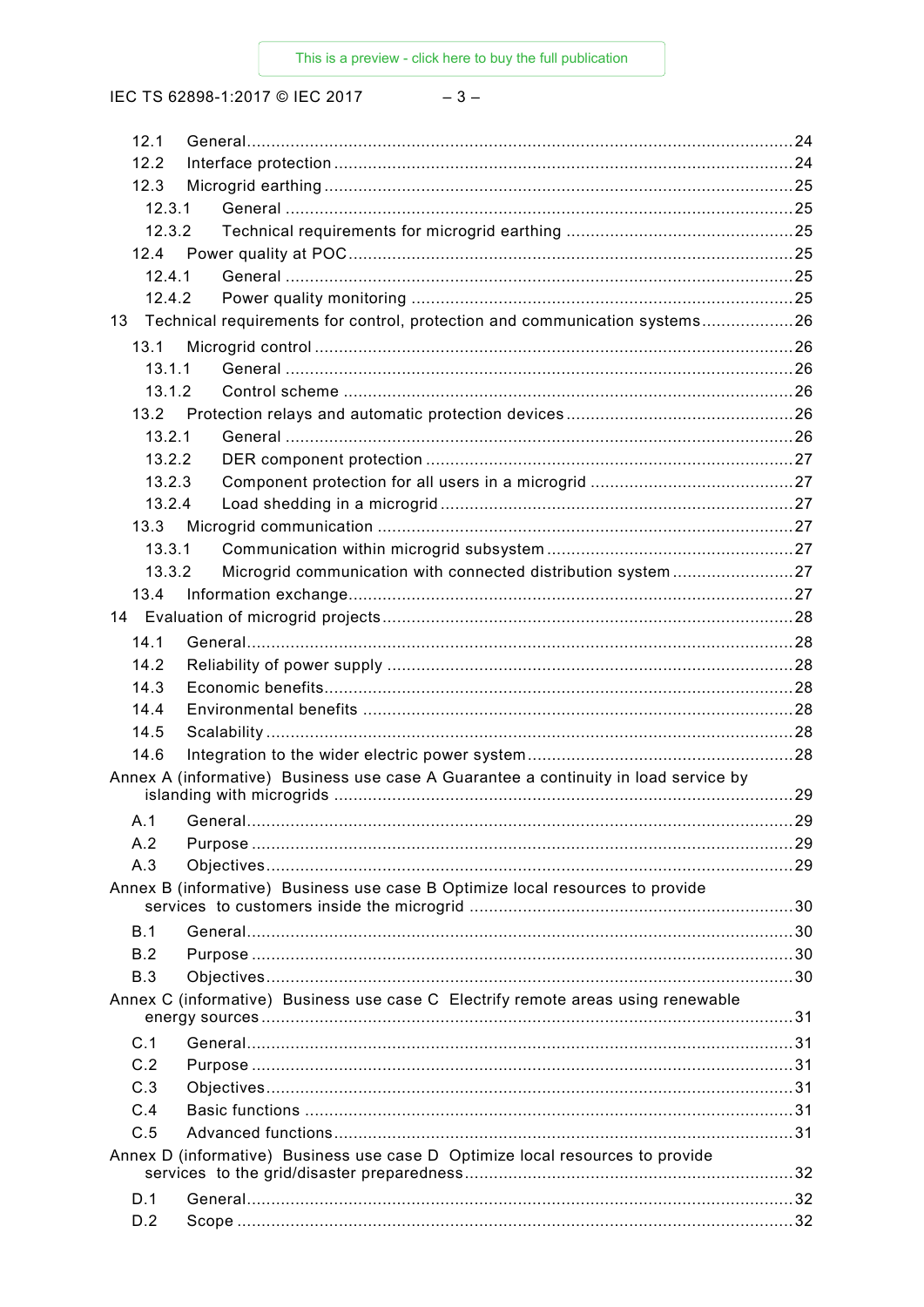– 4 – IEC TS 62898-1:2017 © IEC 2017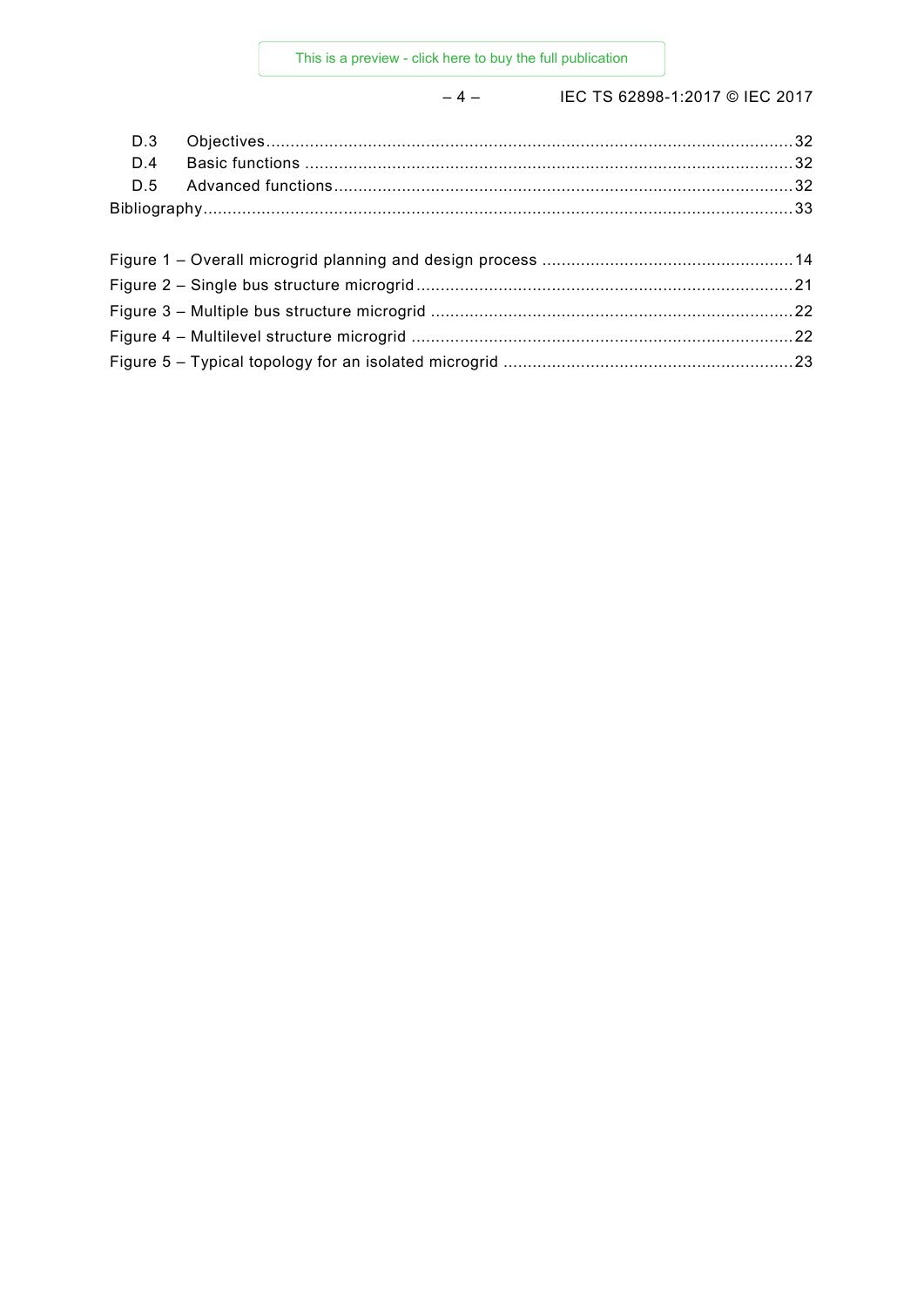IEC TS 62898-1:2017 © IEC 2017 – 5 –

#### INTERNATIONAL ELECTROTECHNICAL COMMISSION

\_\_\_\_\_\_\_\_\_\_\_\_

#### **MICROGRIDS –**

#### **Part 1: Guidelines for microgrid projects planning and specification**

#### FOREWORD

- <span id="page-4-0"></span>1) The International Electrotechnical Commission (IEC) is a worldwide organization for standardization comprising all national electrotechnical committees (IEC National Committees). The object of IEC is to promote international co-operation on all questions concerning standardization in the electrical and electronic fields. To this end and in addition to other activities, IEC publishes International Standards, Technical Specifications, Technical Reports, Publicly Available Specifications (PAS) and Guides (hereafter referred to as "IEC Publication(s)"). Their preparation is entrusted to technical committees; any IEC National Committee interested in the subject dealt with may participate in this preparatory work. International, governmental and nongovernmental organizations liaising with the IEC also participate in this preparation. IEC collaborates closely with the International Organization for Standardization (ISO) in accordance with conditions determined by agreement between the two organizations.
- 2) The formal decisions or agreements of IEC on technical matters express, as nearly as possible, an international consensus of opinion on the relevant subjects since each technical committee has representation from all interested IEC National Committees.
- 3) IEC Publications have the form of recommendations for international use and are accepted by IEC National Committees in that sense. While all reasonable efforts are made to ensure that the technical content of IEC Publications is accurate, IEC cannot be held responsible for the way in which they are used or for any misinterpretation by any end user.
- 4) In order to promote international uniformity, IEC National Committees undertake to apply IEC Publications transparently to the maximum extent possible in their national and regional publications. Any divergence between any IEC Publication and the corresponding national or regional publication shall be clearly indicated in the latter.
- 5) IEC itself does not provide any attestation of conformity. Independent certification bodies provide conformity assessment services and, in some areas, access to IEC marks of conformity. IEC is not responsible for any services carried out by independent certification bodies.
- 6) All users should ensure that they have the latest edition of this publication.
- 7) No liability shall attach to IEC or its directors, employees, servants or agents including individual experts and members of its technical committees and IEC National Committees for any personal injury, property damage or other damage of any nature whatsoever, whether direct or indirect, or for costs (including legal fees) and expenses arising out of the publication, use of, or reliance upon, this IEC Publication or any other IEC Publications.
- 8) Attention is drawn to the Normative references cited in this publication. Use of the referenced publications is indispensable for the correct application of this publication.
- 9) Attention is drawn to the possibility that some of the elements of this IEC Publication may be the subject of patent rights. IEC shall not be held responsible for identifying any or all such patent rights.

The main task of IEC technical committees is to prepare International Standards. In exceptional circumstances, a technical committee may propose the publication of a technical specification when

- the required support cannot be obtained for the publication of an International Standard, despite repeated efforts, or
- the subject is still under technical development or where, for any other reason, there is the future but no immediate possibility of an agreement on an International Standard.

Technical specifications are subject to review within three years of publication to decide whether they can be transformed into International Standards.

IEC TS 62898, which is a Technical Specification, has been prepared by IEC technical committee 8: Systems aspects for electrical energy supply.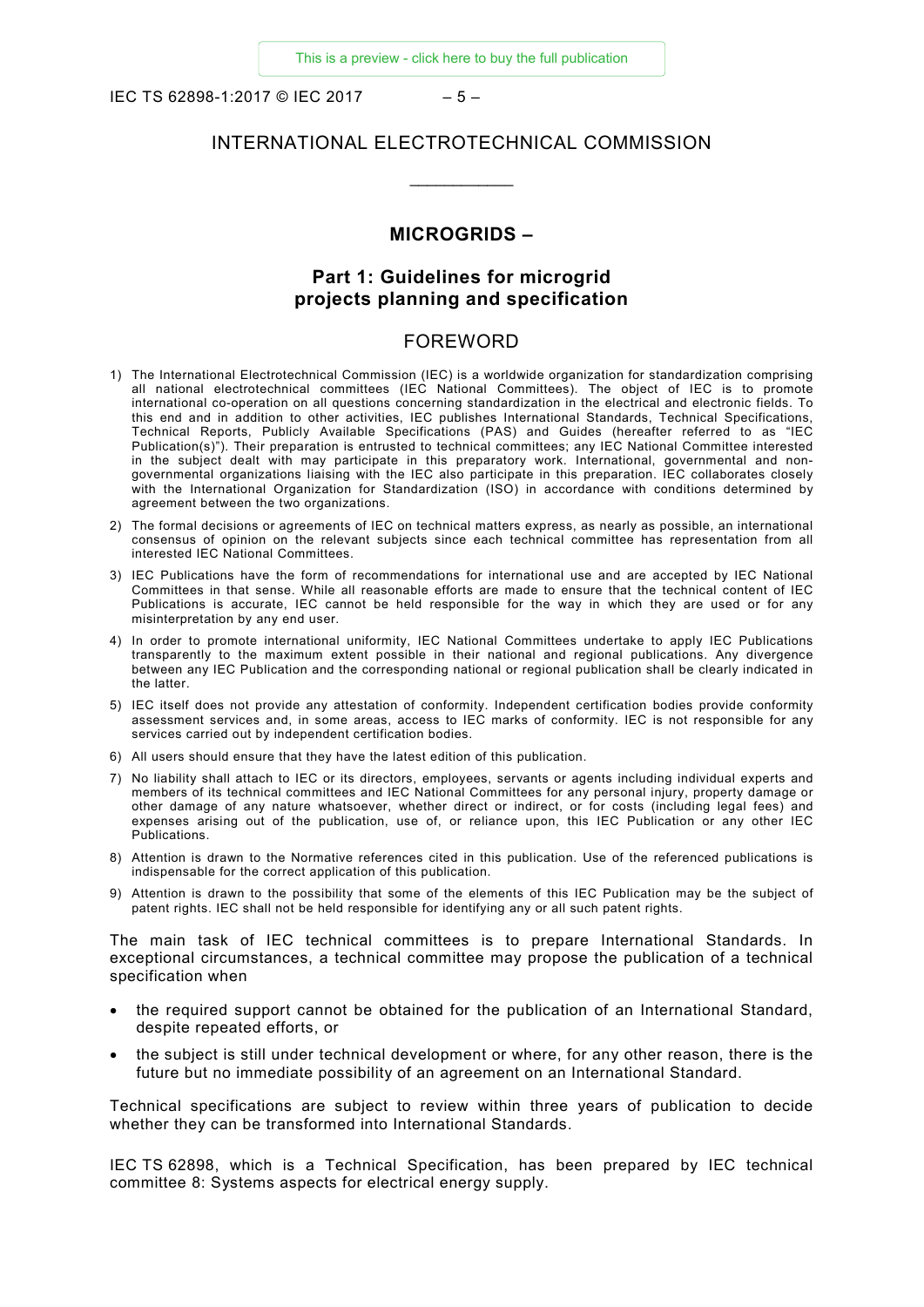– 6 – IEC TS 62898-1:2017 © IEC 2017

The text of this Technical Specification is based on the following documents:

| Enquiry draft | Report on voting |
|---------------|------------------|
| 8/1445/DTS    | 8/1460/RVDTS     |

Full information on the voting for the approval of this technical specification can be found in the report on voting indicated in the above table.

This document has been drafted in accordance with the ISO/IEC Directives, Part 2.

A list of all parts in the IEC 62898 series, published under the general title *Microgrids*, can be found on the IEC website.

The committee has decided that the contents of this document will remain unchanged until the stability date indicated on the IEC website under "http://webstore.iec.ch" in the data related to the specific document. At this date, the document will be

- reconfirmed,
- withdrawn,
- replaced by a revised edition, or
- amended.

A bilingual version of this publication may be issued at a later date.

**IMPORTANT – The 'colour inside' logo on the cover page of this publication indicates that it contains colours which are considered to be useful for the correct understanding of its contents. Users should therefore print this document using a colour printer.**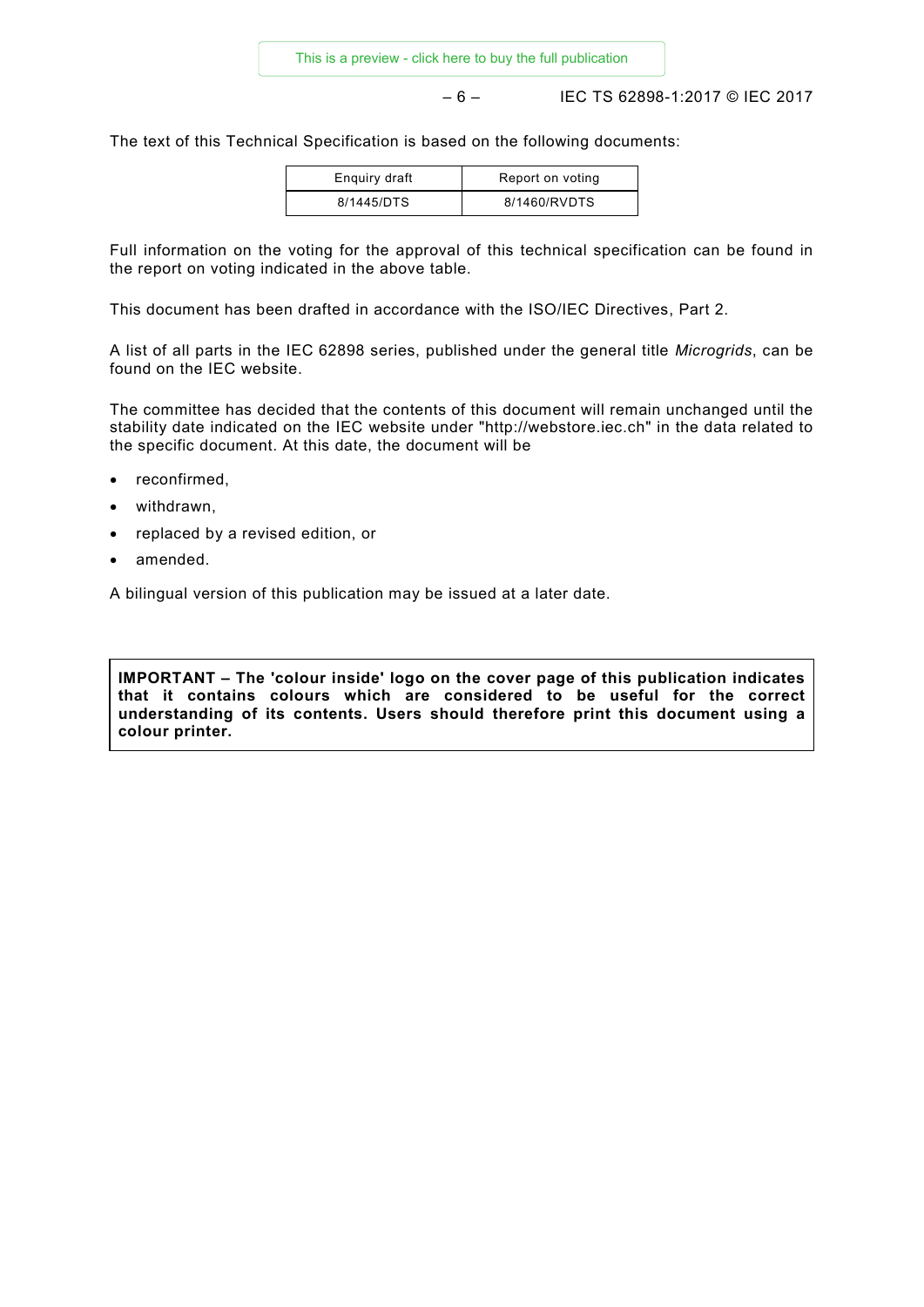<span id="page-6-0"></span>IEC TS 62898-1:2017 © IEC 2017 – 7 –

#### INTRODUCTION

Microgrids can serve different purposes depending on the primary objectives of their applications. They are usually seen as means to manage reliability of supply in a grid contingency and local optimization of energy supply by controlling distributed energy resources (DER). Microgrids also present a way to provide electricity supply in remote areas and to use clean and renewable energy as a systemic approach for rural electrification.

This part of IEC 62898 defines the guidelines for the general planning and design of microgrids, and IEC TS 62898-2 [1](#page-6-1) defines the general technical requirements for operation and control of microgrids.

This document mainly covers the following issues:

- determination of microgrid purpose and application;
- preliminary study used for microgrid planning, including resource analysis, load forecast, DER planning and microgrid power system planning;
- principles of microgrid technical requirements that should be specified during planning stage;
- microgrid evaluation to select an optimal planning scheme for a microgrid project.

IEC TS 62898-2 mainly covers the following issues:

- operation requirements and control targets of microgrids under different operation modes;
- basic control strategies and methods under different operation modes;
- requirements of energy storage, monitoring and communication under different operation modes;
- power quality.

\_\_\_\_\_\_\_\_\_\_\_\_\_

Microgrids can be stand-alone or be a sub-system of the smart grid. The technical requirements in this document and in IEC TS 62898-2 are intended to be consistent and in line with:

- system requirements from IEC System Committee Smart Energy,
- technical requirements from IEC 62786 for connection of generators intended to be operated in parallel with the microgrid,
- basic rules from IEC TC 64 and TC 99 for safety and quality of power distribution (essentially selectivity, through coordination of protective devices) in installations,
- basic rules from IEC TC 77/SC 77A for electromagnetic compatibility (EMC) issues,
- IEC TS 62257 (all parts) with respect to rural electrification,
- IEC TS 62749 with respect to power quality.

Local laws and regulations can overrule the requirements of this document.

<span id="page-6-1"></span><sup>1</sup> Under preparation. Stage at the time of publication: IEC CD 62898-2:2017.